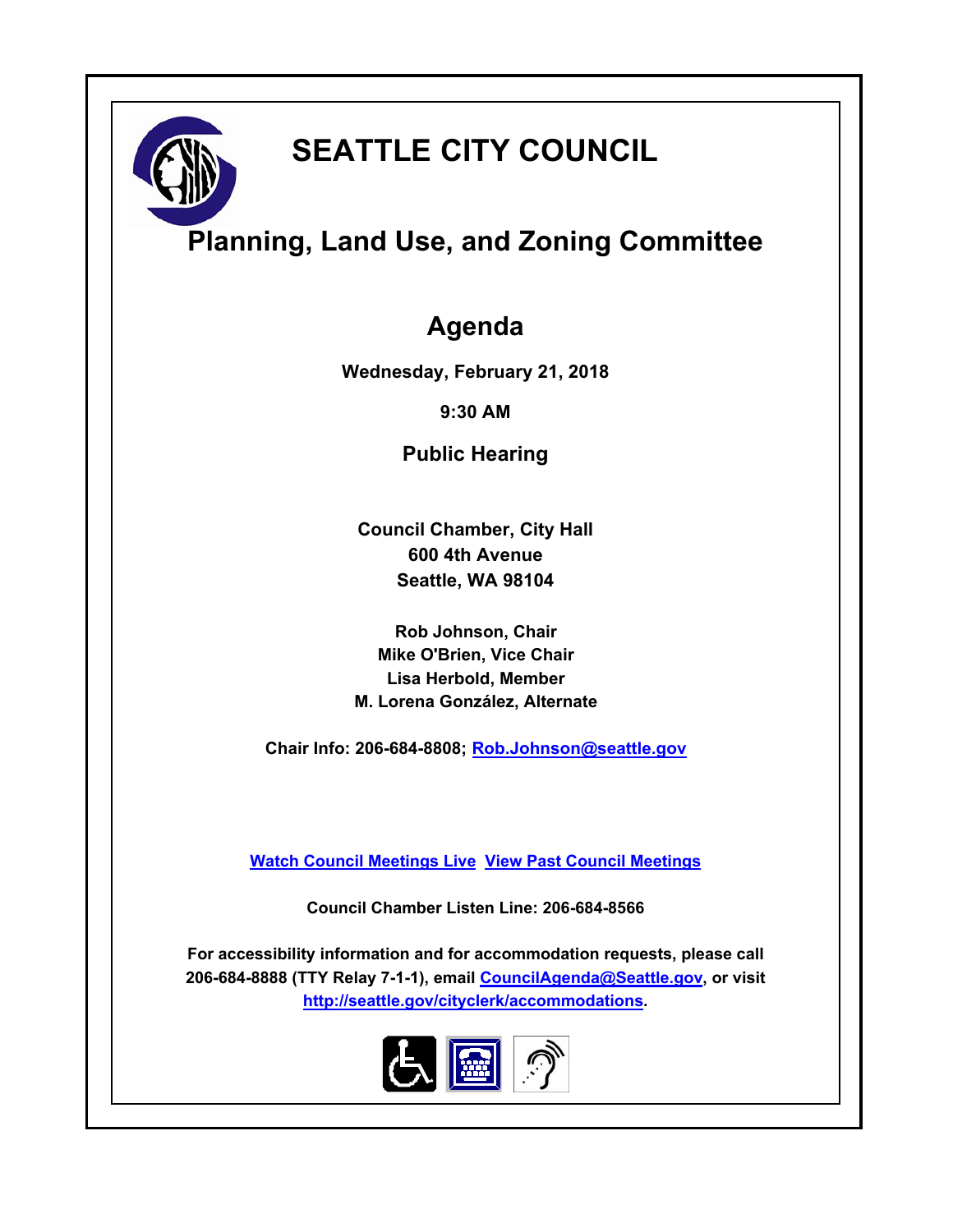## **SEATTLE CITY COUNCIL Planning, Land Use, and Zoning Committee Agenda February 21, 2018 - 9:30 AM Public Hearing**

#### **Meeting Location:**

Council Chamber, City Hall, 600 4th Avenue, Seattle, WA 98104

#### **Committee Website:**

http://www.seattle.gov/council/committees/planning

This meeting also constitutes a meeting of the Full Council, provided that the meeting shall be conducted as a committee meeting under the Council Rules and Procedures, and Council action shall be limited to committee business.

*Please Note: Times listed are estimated*

- **A. Call To Order**
- **B. Chair's Report**

(5 minutes)

**C. Items of Business**

**[Click here for accessibility information and to request accommodations.](http://seattle.gov/cityclerk/accommodations)** *Page 2*